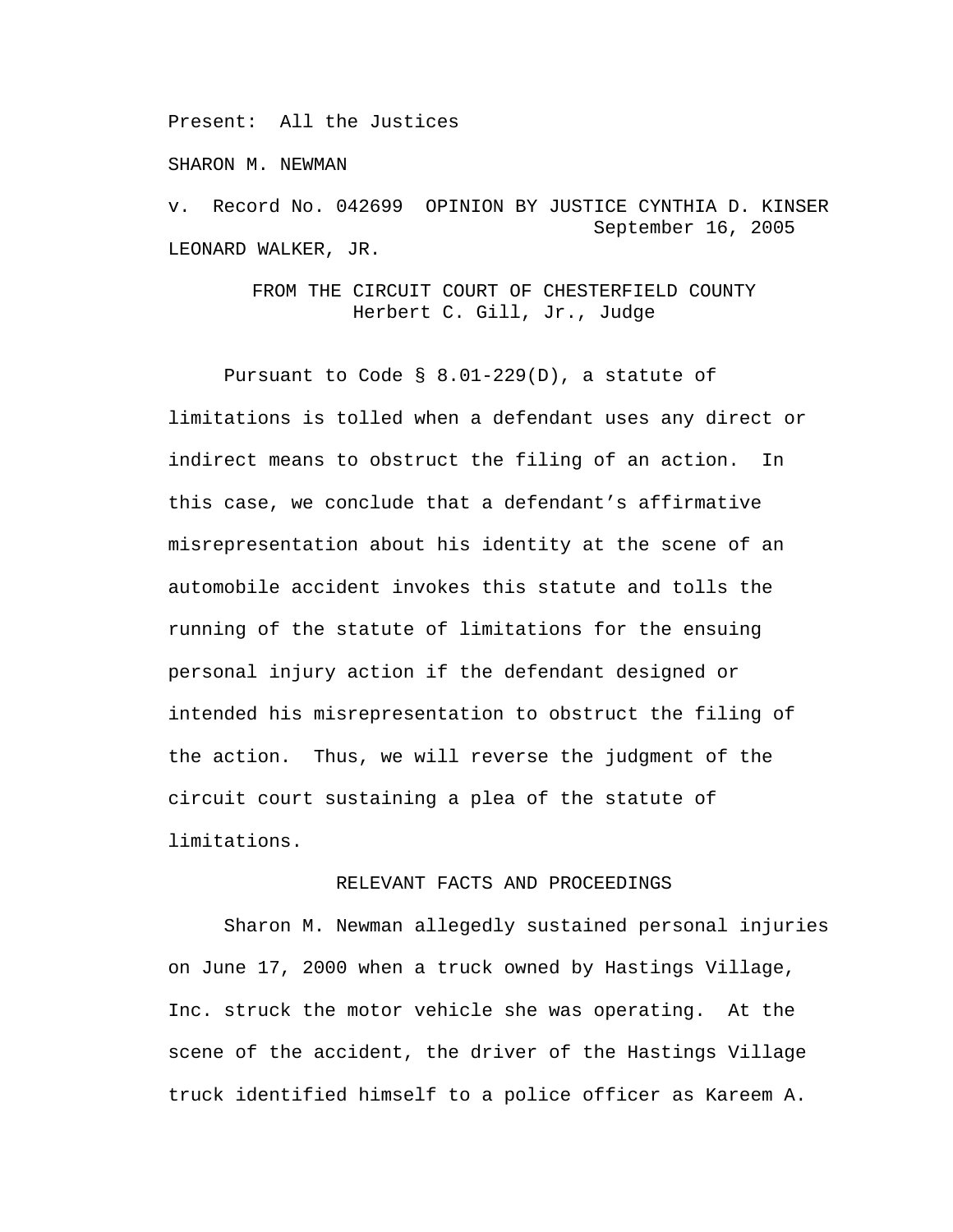Brooks. Relying on that information, Newman filed a motion for judgment on June 11, 2002 against Brooks and Hastings Village. Both defendants filed grounds of defense, admitting that there was an incident involving the specified vehicles but denying that Brooks was the driver of the Hastings Village truck.

About a month after the accident, the liability insurance carrier for Hastings Village contacted Hastings Village about the accident and reported that Brooks was driving the company's vehicle. Hastings Village advised the insurance carrier that it did not employ anyone by the name of Kareem A. Brooks. Hastings Village then confronted one of its employees named William Walker, Jr., and Walker admitted that he had been driving the Hastings Village truck at the time of the accident.

In September 2003, soon after Newman had answered interrogatories and asked to depose Brooks, she learned for the first time that Brooks was not the driver of the Hastings Village truck. On October 1, 2003, the attorney for the defendants advised Newman's attorney that an investigator had found out that Walker had stolen Brooks' identification, had taken the Hastings Village truck without permission, and was driving it at the time of the accident.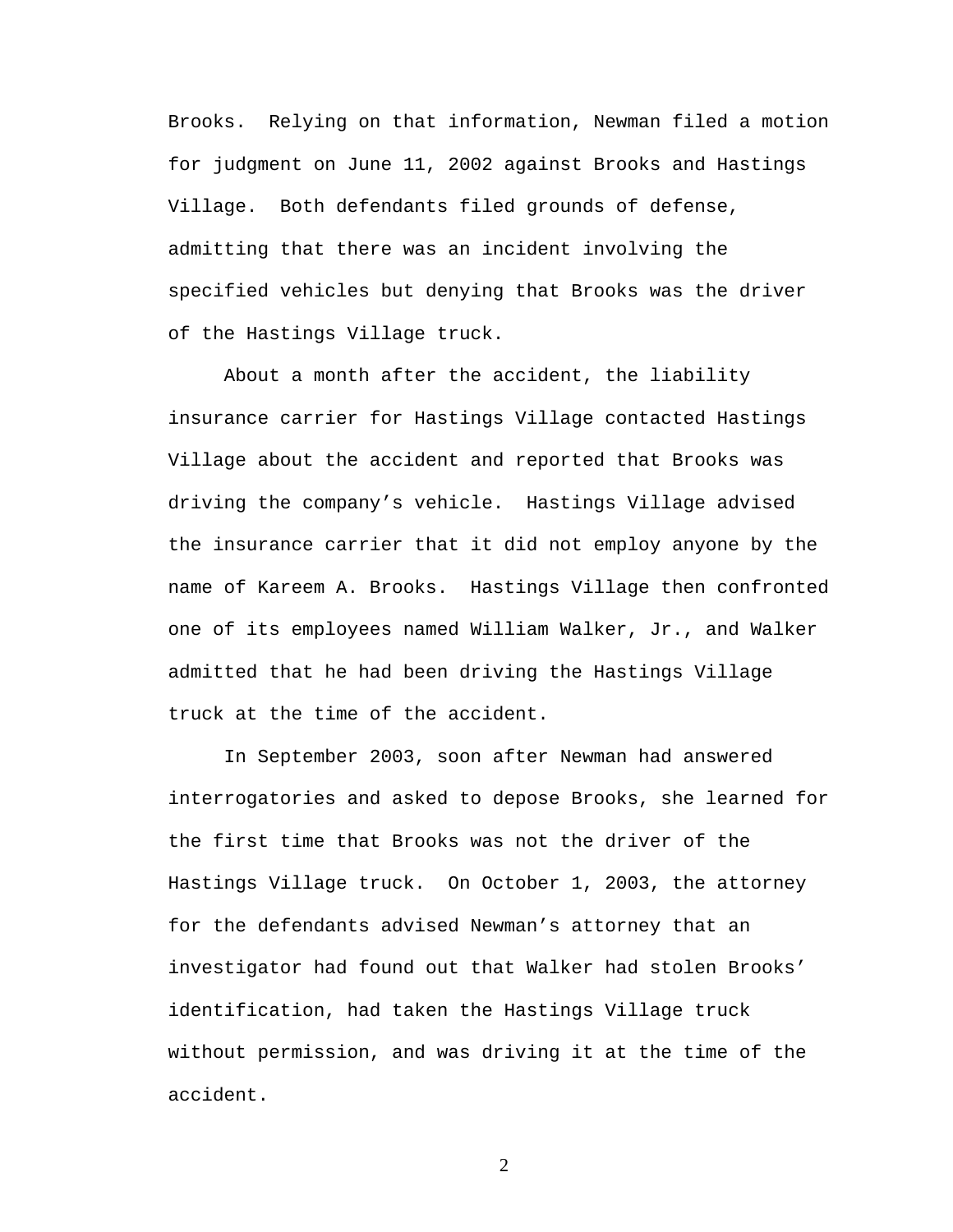With this new information, Newman moved to file an amended motion for judgment naming William Walker, Jr., as a defendant and as the driver of the Hastings Village truck. Brooks and Hastings Village admitted in their grounds of defense to the amended motion for judgment that Walker had identified himself as Brooks at the scene of the accident. After attempting unsuccessfully to serve process on Walker, Newman discovered that Walker's name was actually Leonard Walker, Jr. On February 26, 2004, the circuit court permitted Newman to change the name of the defendant-driver from William Walker, Jr., to Leonard Walker, Jr.<sup>1</sup>

 Nationwide Mutual Insurance Company, Newman's uninsured motorist carrier, then moved to dismiss the action pursuant to the applicable two-year statute of limitations. See Code § 8.01-243(A). Nationwide asserted that Walker was not named as a defendant in the action until January 12, 2004, more than two years after the date of the accident. Newman responded that, pursuant to the provisions of Code § 8.01-229(D), the statute of limitations was tolled during the period when Walker "falsely and fraudulently identified himself to both the

 $\begin{array}{c}\n\hline\n\hline\n\hline\n\hline\n\hline\n\end{array}$  $1$  On June 4, 2004, the circuit court granted Newman's request to nonsuit Brooks and Hastings Village, leaving Leonard Walker, Jr. as the sole defendant.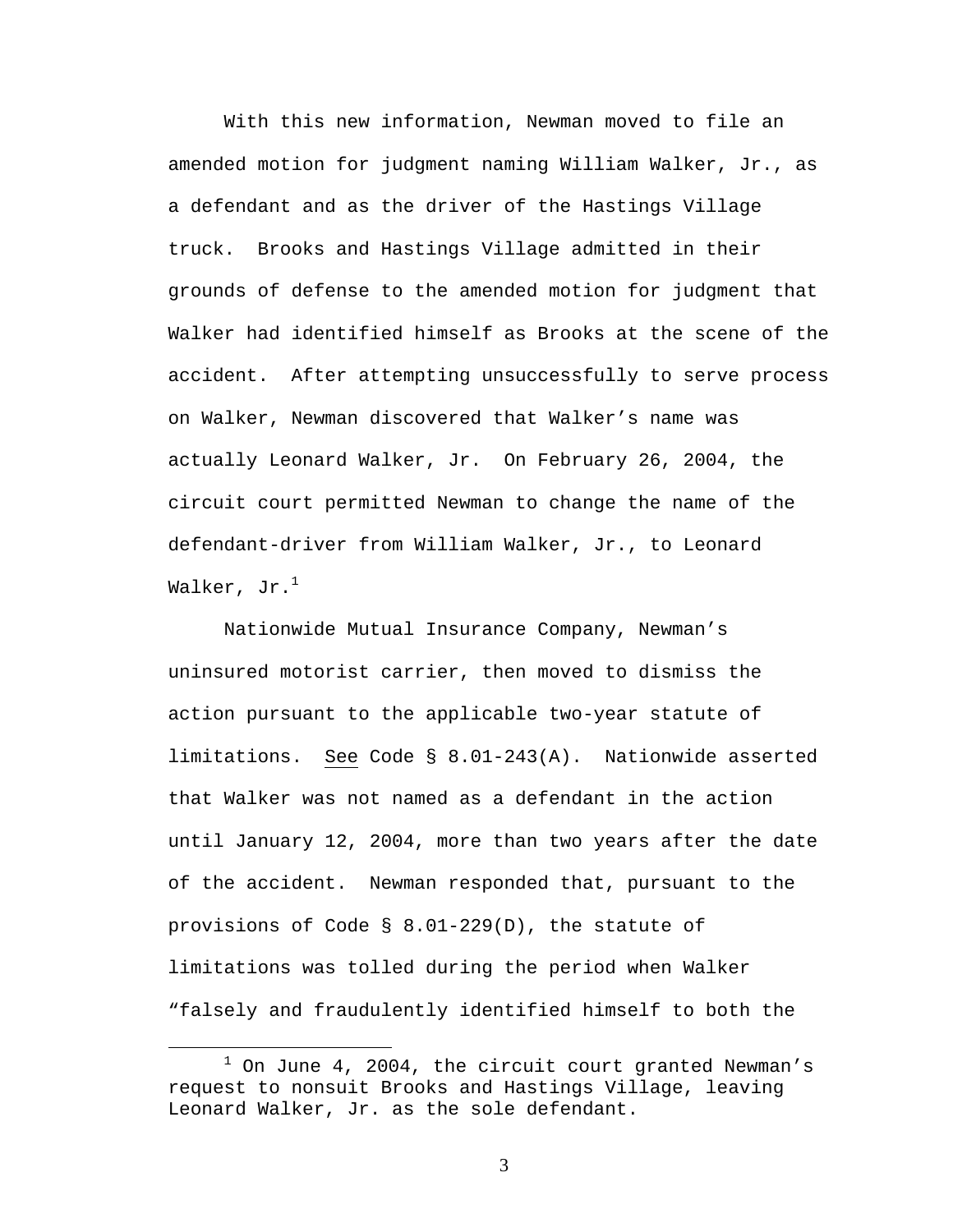plaintiff and the . . . police officer as Kareem Brooks." Walker's use of false identification in violation of Code § 18.2-204.1(B), according to Newman, obstructed her ability to file this action against the proper defendant.

 Relying on Grimes v. Suzukawa, 262 Va. 330, 551 S.E.2d 644 (2001), the circuit court, in a letter opinion, concluded that Newman "failed [to] present any evidence to establish that Mr. Walker's conduct constituted a direct or indirect means to obstruct the filing of [Newman's] tort action[] within the meaning of Code  $\S$  8.01-229(D)." Thus, the circuit court granted Nationwide's motion to dismiss. Newman appealed to this Court.

## ANALYSIS

The sole issue on appeal is whether Walker's misrepresentation by using stolen identification at the scene of the accident was a "direct or indirect means [used] to obstruct the filing of [this] action," thereby tolling the statute of limitations.<sup>2</sup> Code § 8.01-229(D).

<sup>2</sup>  $2$  Amicus curiae in support of Newman urges this Court to reverse the judgment of the circuit court on the theory that there was an equitable tolling of the statute of limitations due to Walker's actions and that Walker is therefore estopped from asserting the bar of the statute of limitations. Newman relied only on the provisions of Code § 8.01-229(D) before the circuit court. Thus, we will not address the issue of estoppel. In her opposition to the plea of the statute of limitations filed in the circuit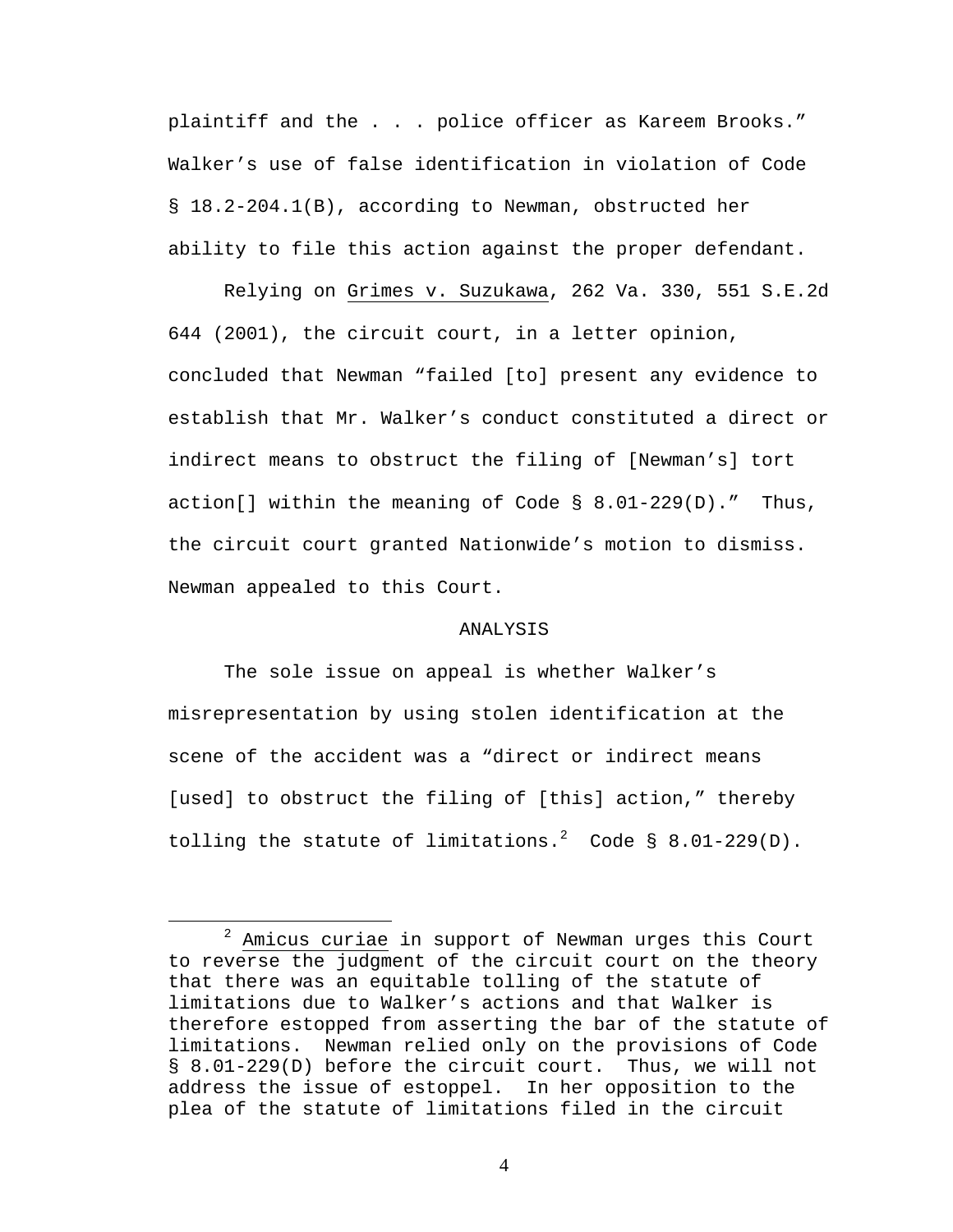The provisions of Code  $\S$  8.01-229(D) state that "[w]hen the filing of an action is obstructed by a defendant's . . . using any other direct or indirect means to obstruct the filing of an action, then the time that such obstruction has continued shall not be counted as any part of the period within which the action must be brought."

Newman argues that she should receive the benefit of the tolling provision in Code § 8.01-229(D) because she was the victim of Walker's fraudulent misrepresentations about his identity upon which she relied in filing this action. Citing Hawks v. Dehart, 206 Va. 810, 146 S.E.2d 187 (1966), Newman contends that Walker's concealment of relevant facts was the sort of fraud involving moral turpitude sufficient to toll the running of the statute of limitations. Finally, Newman distinguishes this Court's decision in Grimes by arguing, among other things, that Walker's giving false information to the police officer at the scene of the accident, unlike the defendant's wearing a mask in Grimes, was an affirmative misrepresentation about his identity.

 In response, Walker contends that our decision in Grimes is controlling. Citing Hawks and Culpeper National Bank v. Tidewater Improvement Co., Inc., 119 Va. 73, 89

 $\overline{a}$ 

court, Newman did, however, characterize Walker's conduct at the scene of the accident as fraudulent.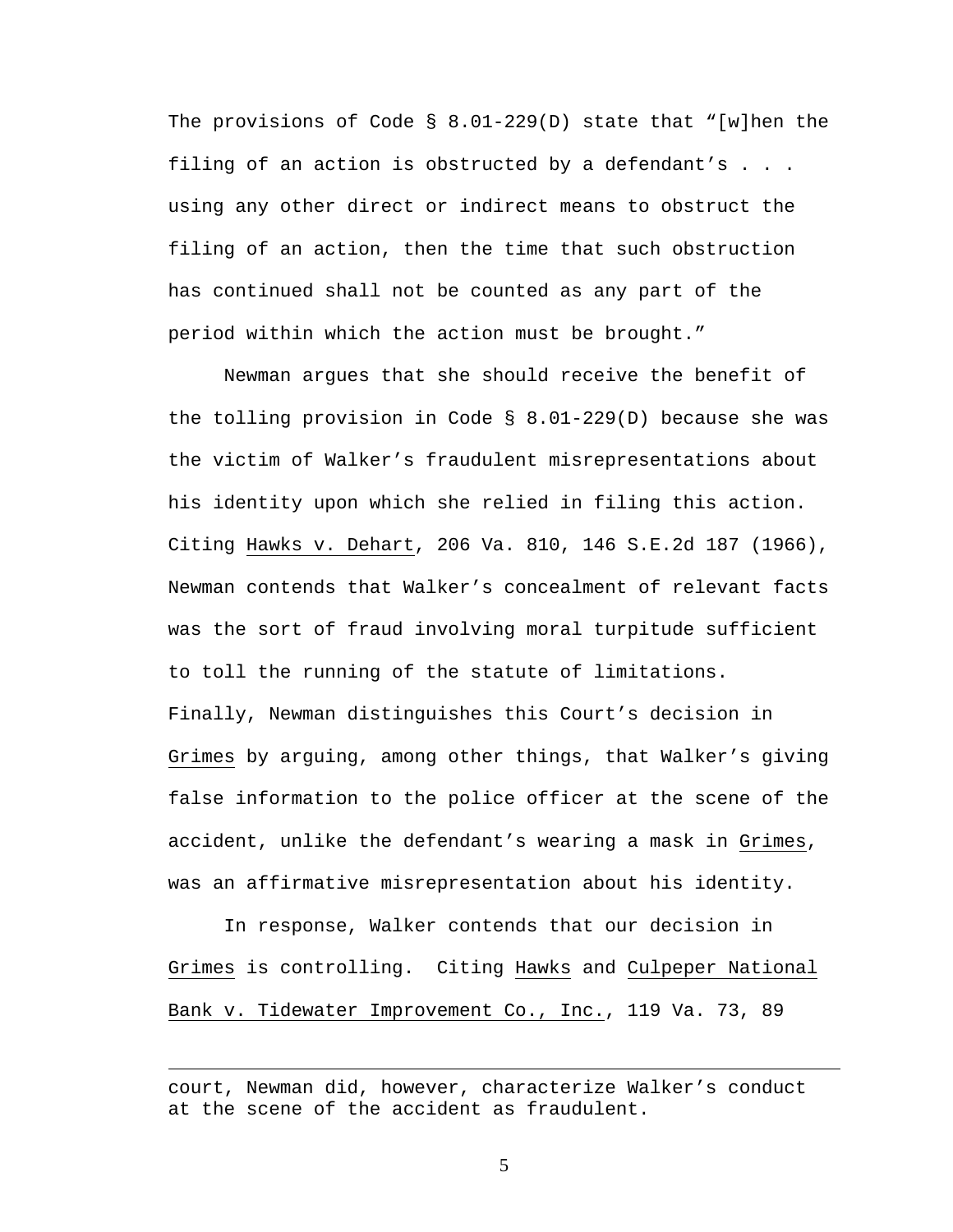S.E. 118 (1916), Walker argues that, under provisions of Code § 8.01-229(D), a statute of limitations is tolled when a defendant conceals the existence of a cause of action. According to Walker, Newman knew at the time of the accident that she had a cause of action just as the plaintiff in Grimes did when the defendant sexually assaulted her. Like the defendant in Grimes, Walker contends that, although he concealed his identity**,** he did not do so in order to obstruct Newman's filing of this action. Thus, in Walker's view, the statute of limitations was not tolled.

We do not agree with Walker's argument implying that a statute of limitations is tolled under Code § 8.01-229(D) only when a defendant acts to conceal the existence of a cause of action. See Baker v. Zirkle, 226 Va. 7, 12, 307 S.E.2d 234, 236 (1983) (suggesting that the provisions of Code § 8.01-229(D) apply when a defendant prevents service of process). In Culpeper National Bank, one of the cases cited by Walker, the plaintiff brought an action of assumpsit against a bank and its president to recover the proceeds of a note that had been delivered to the bank to be discounted by it. 119 Va. at 74, 89 S.E. at 118. The bank pled two statutes of limitations. Id. at 75, 89 S.E. at 119. The issue with regard to the plea was whether the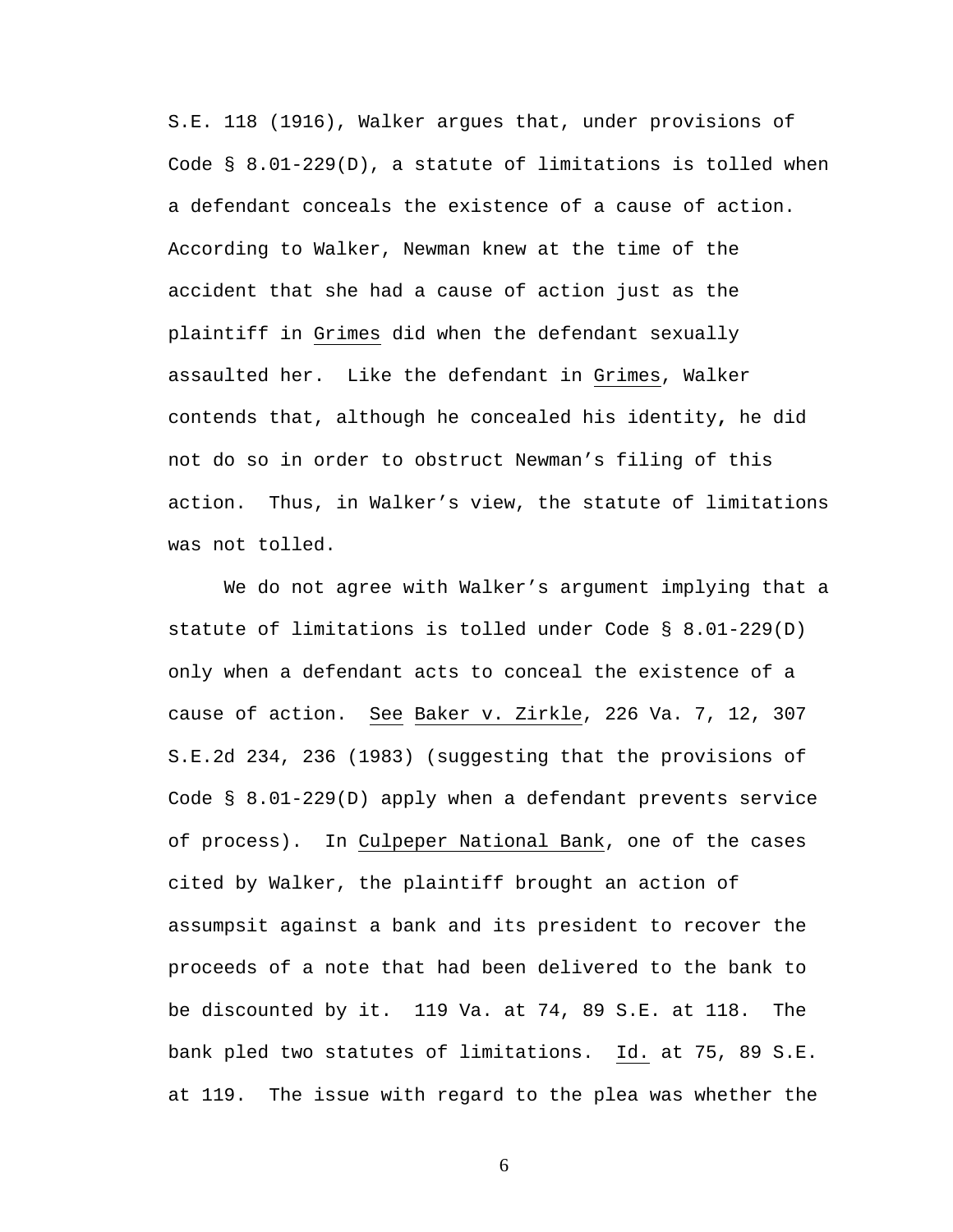bank, "by any indirect way or means, obstructed the prosecution of [the] suit" by participating in some fraudulent act "which kept the plaintiff in ignorance of its rights."<sup>3</sup> Id. at 82-83, 89 S.E. at 121. Quoting Foster v. Rison, 58 Va. (17 Gratt.) 321, 345 (1867), we stated that ignorance of the existence of a debt was not sufficient to toll a statute of limitations unless that ignorance came about from the fraud of the defendant. Culpeper Nat'l Bank, 119 Va. at 83, 89 S.E. at 121; accord Jones v. United States Fidelity & Guaranty Co., 165 Va. 349, 360-61, 182 S.E. 560, 564-65 (1935). In that context, we then explained the kind of concealment that would toll the statute of limitations:

 "Mere silence by the person liable is not concealment, but there must be some affirmative act or representation designed to prevent, and which does prevent, the discovery of the cause of action. Concealment of a cause of action preventing the running of limitations must consist of some trick or artifice preventing inquiry, or calculated to hinder a discovery of the cause of action by the use of ordinary diligence, and mere silence is insufficient. There must be something actually said or done which is directly intended to prevent discovery. Mere silence

 $\overline{\phantom{a}}$  3  $3$  The relevant portion of the tolling provision in effect at that time, Code § 2933 (1904), which is a predecessor to Code § 8.01-229(D), stated that "[w]here any such right . . . shall accrue against a person who . . . by any other indirect way or means shall obstruct the prosecution of such right the time that such obstruction may have continued shall not be computed as any part of the time in which the said right might or ought to have been prosecuted."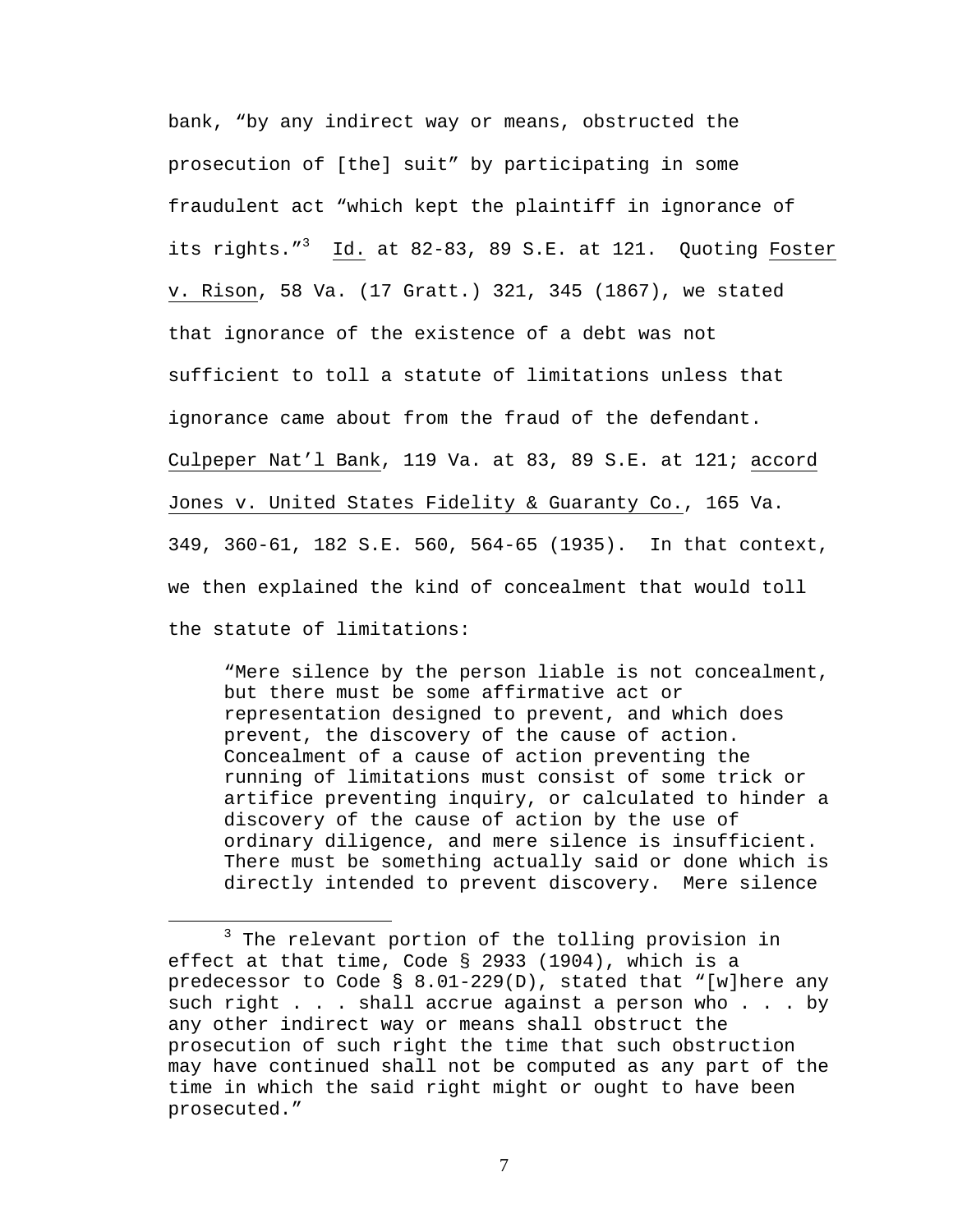or concealment by a debtor may not, without affirmative misrepresentation, toll the running of the statute. Where, however, a debtor by actual fraud keeps his creditor in ignorance of the cause of action, the statute does not begin to run until the creditor had knowledge, or was put upon inquiry with means of knowledge that such cause of action had accrued. Fraudulent concealment must consist of affirmative acts of misrepresentation, mere silence being insufficient. The fraud which will relieve the bar of the statute must be of that character which involves moral turpitude, and must have the effect of debarring or deterring the plaintiff from his action."

Culpeper Nat'l Bank, 119 Va. at 83-84, 89 S.E. at 121 (quoting 2 H.G. Wood, Wood on Limitations 1422 (4th ed. 1916)).

Subsequent to Culpeper National Bank, we decided several more cases involving the question whether a statute of limitations had been tolled because a defendant had concealed a cause of action. For example, in Hawks, the other case cited by Walker, the plaintiff filed an action against a doctor for damages allegedly caused by the doctor's negligence in leaving a surgical needle in the plaintiff's neck during an operation. 206 Va. at 811, 146 S.E.2d at 187. The plaintiff alleged that the doctor had "knowingly, actively and negligently conceal[ed] from the plaintiff the fact of the presence of such needle in her neck." Id. at 814, 146 S.E.2d at 190. Again explaining the character of fraud necessary to toll the statute of limitations, we stated that it must involve moral turpitude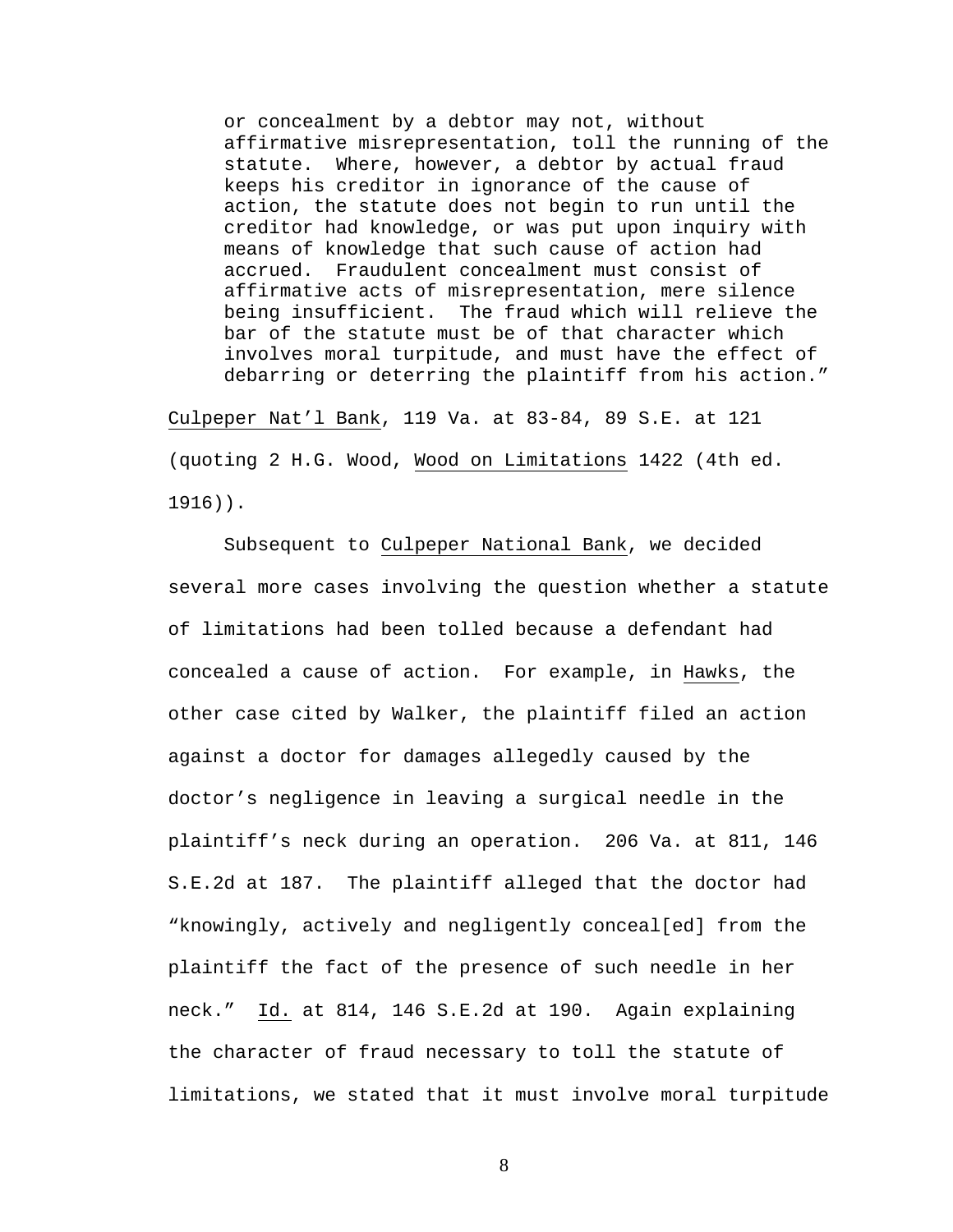and the "defendant must intend to conceal the discovery of the cause of action by trick or artifice."<sup>4</sup> Id. (quoting Richmond Redevelopment & Hous. Auth. v. Laburnum Constr. Corp., 195 Va. 827, 840, 80 S.E.2d 574, 582 (1954)). We concluded that the plaintiff had not established "such trick or artifice or purpose" by the doctor. Id.; accord Horn v. Abernathy, 231 Va. 228, 234, 343 S.E.2d 318, 321 (1986); Morriss v. White, 146 Va. 553, 570-71, 131 S.E. 835, 840 (1926); see also Mid-Atlantic Bus. Communications, Inc. v. Virginia Dep't of Motor Vehicles, 269 Va. 51, 58, 606 S.E.2d 835, 839 (2005) (defendant's continuing to consider plaintiff's claim and failing to respond to certain letters was not "an affirmative act . . . designed to thwart" the plaintiff's ability to file a lawsuit within the six-month limitations period).

 In all these cases, the focus was whether the defendant had used any direct or indirect means to conceal the cause of action, thereby tolling the statute of limitations. We had no occasion to address Code § 8.01- 229(D) or its ancestor statutes in regard to what other

 $\overline{4}$  $4$  When we decided Hawks, the relevant tolling provision was set forth in Code § 8-33 (1957), a predecessor to Code § 8.01-229(D). In pertinent part, that former section tolled a statute of limitations when a defendant used "any other indirect way or means [to] obstruct the prosecution" of an action.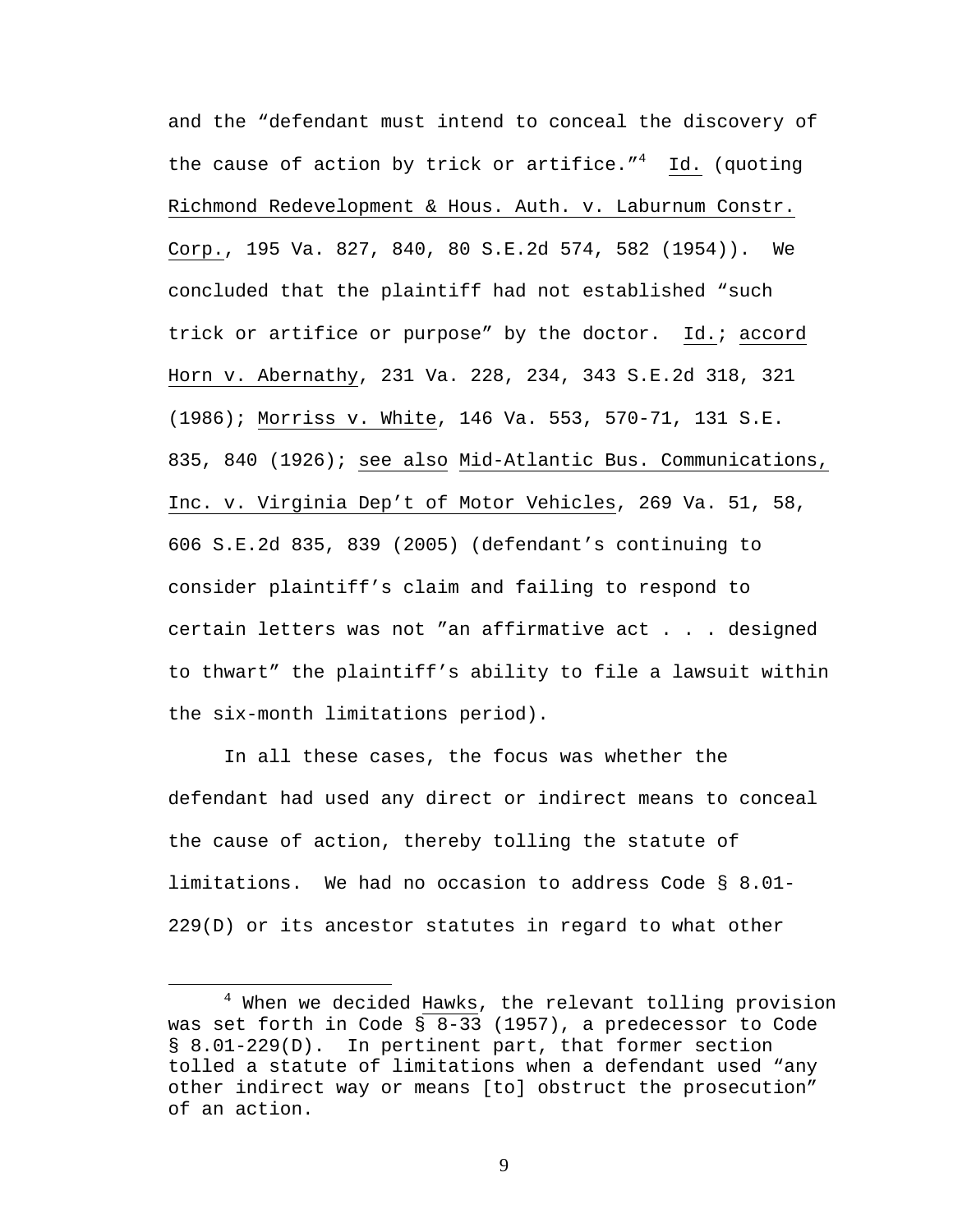direct or indirect means would obstruct the filing of an action and thus toll a statute of limitations.

 However, we did so in Grimes. There, the issue was not whether the defendant had concealed the cause of action but whether, by wearing a mask when he committed the crimes, he had obstructed the plaintiff's filing an action against him. 262 Va. at 332, 551 S.E.2d at 646. We concluded that the defendant had not done so because the "use of the mask was intended to conceal his identity and not to obstruct [the plaintiff's] filing of an action." Id. Thus, the applicable statute of limitations was not tolled under the provisions of Code § 8.01-229(D). Id. In reaching this decision, we stated that "[a] plaintiff who seeks to rely upon the tolling provision in Code § 8.01- 229(D) must establish that the defendant undertook an affirmative act designed or intended, directly or indirectly, to obstruct the plaintiff's right to file her action." Id.

 While it is true that Walker's use of stolen identification at the scene of the accident concealed his identity as the wearing of a mask did in Grimes, there is nevertheless an important distinction between the two cases. When Walker gave the police officer stolen identification, he affirmatively misrepresented his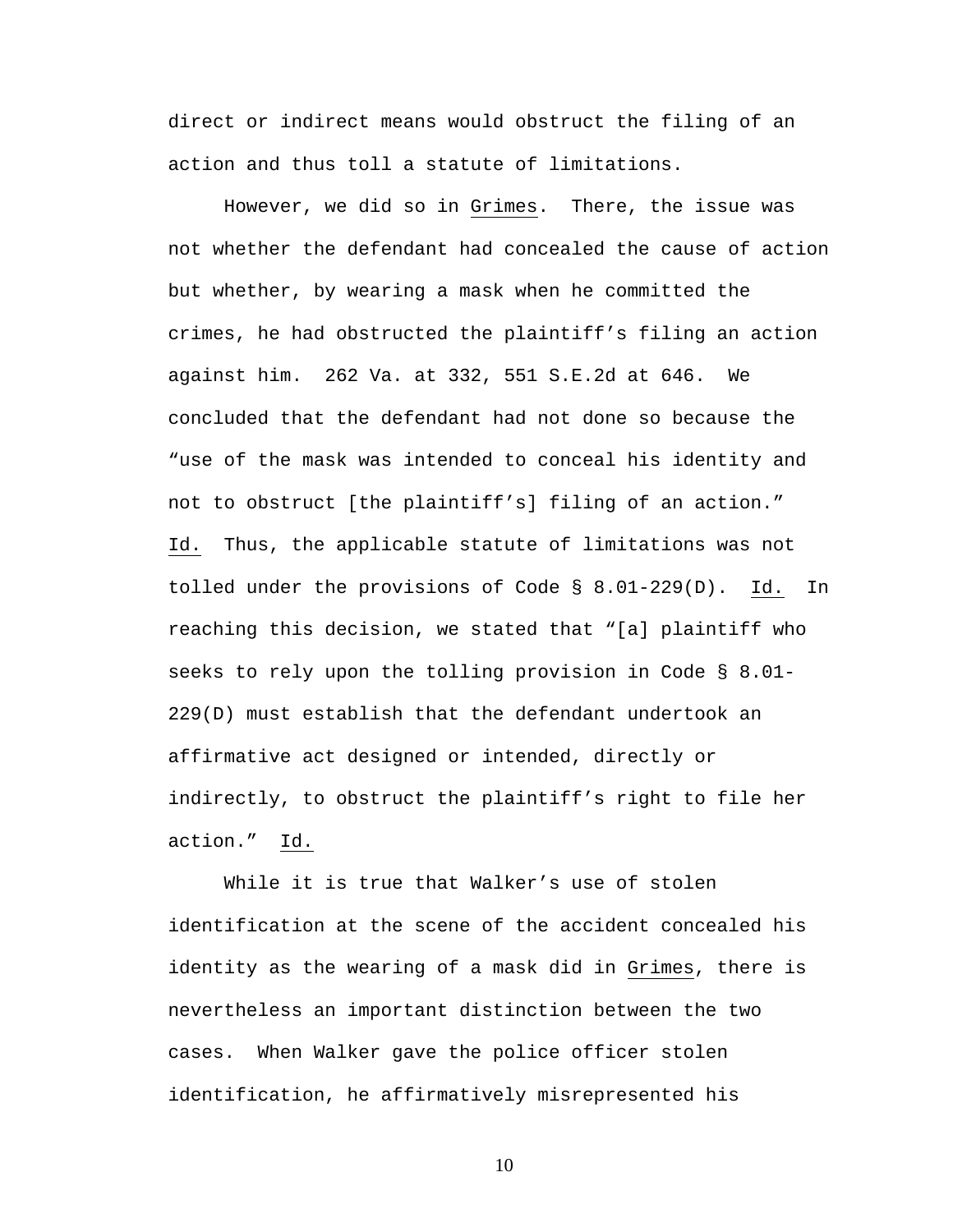identity. The defendant in Grimes never misrepresented anything about his identity; he merely concealed it with the mask. In other words, Walker **"**undertook an affirmative act." Id.

Although our earlier cases dealt with concealment of the existence of a cause of action, the principles enunciated there are applicable in this case. Fraudulent concealment, whether of a cause of action or of a defendant's true identity, " 'must consist of affirmative acts of misrepresentation. . . . The fraud which will relieve the bar of the statute must be of that character which involves moral turpitude, and must have the effect of debarring or deterring the plaintiff from his action.' " Culpeper Nat'l Bank, 119 Va. at 83, 89 S.E. at 121 (quoting Wood, supra, at 1422).

 Walker's actions at the scene of the accident involved this type of fraud. Thus, we conclude that the circuit court erred in holding that Walker's conduct did not constitute a direct or indirect means to obstruct Newman's filing of this action. However, before a final resolution can be made as to whether the applicable statute of limitations barred Newman's action against Walker, the circuit court must make two factual determinations that were not previously necessary to its judgment sustaining